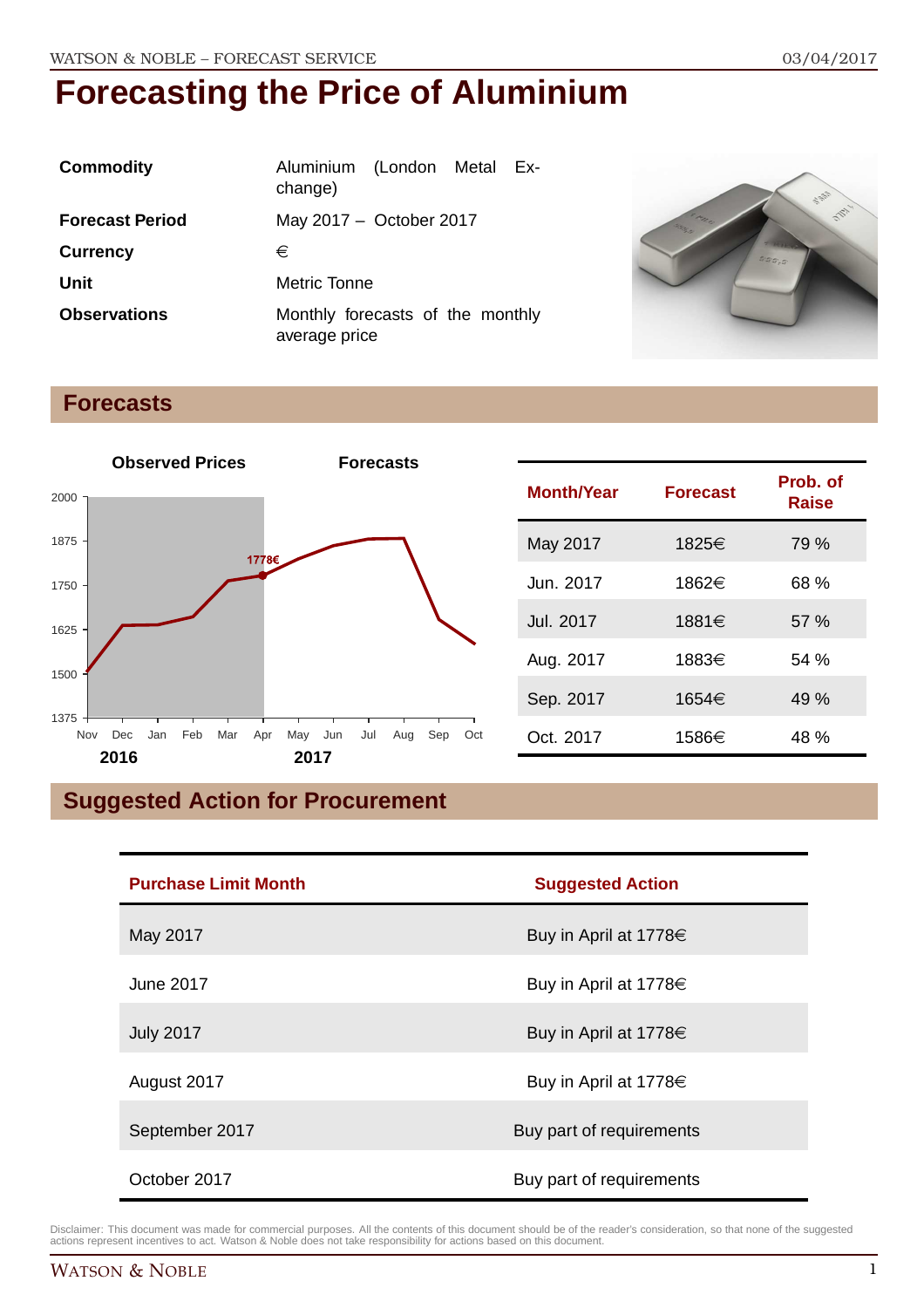#### **Impact Analysis: One Month Forecast**



Our algorithm forecasts a higher price of Aluminium in one month: it is expectable that the price increases 2.62% from 1778 $\in$  to 1825 $\in$  until the beginning of May.

### **Indices of Factors**



#### **Interpretation**

- **Decrease of Supply**: Positive pressure of the Supply index
- **Increase of Demand**: Positive pressure of the Demand index
- **Positive pressure of the index of Aluminium**
- **Positive pressure of the index of variables represent**ing the market upstream
- Positive pressure of the financial index
- Slightly positive pressure of other commodities and other factors
- Focus on UK, Mexico, and China

#### **Impact per Country**

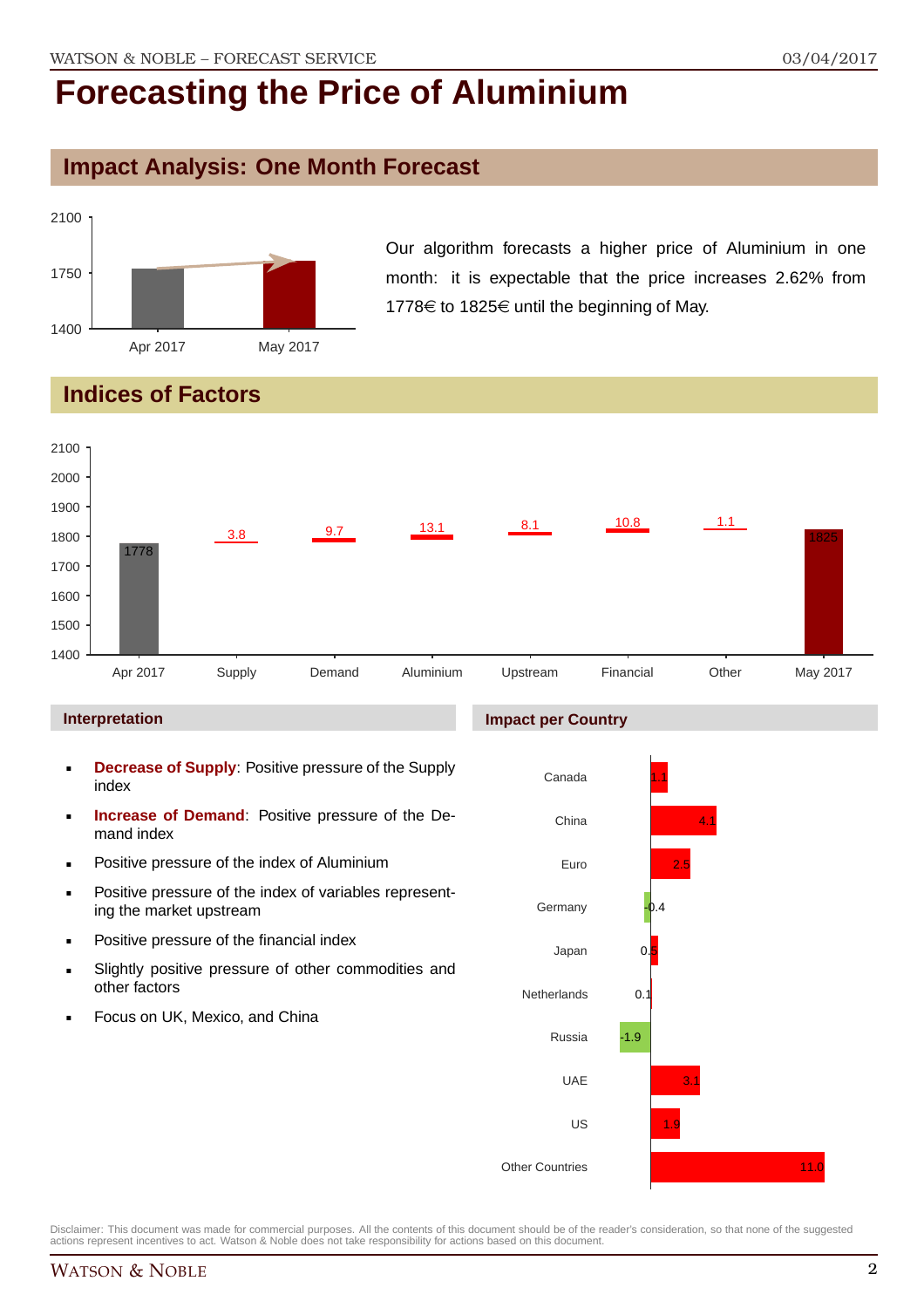#### **Impact Analysis: Two Months Forecast**



Our algorithm forecasts a higher price of Aluminium in two months: it is expectable that the price increases 4.72% from 1778 $\epsilon$  to 1862 $\epsilon$  until the beginning of June.

## **Indices of Factors**



#### **Interpretation**

- **Decrease of Supply**: Positive pressure of the Supply index
- **Increase of Demand**: Positive pressure of the Demand index
- **Positive pressure of the index of Aluminium**
- **Positive pressure of the index of variables represent**ing the market upstream
- Positive pressure of the financial index
- **Positive pressure of other commodities and other fac**tors
- Focus on UAE, Mexico, and Canada

#### **Impact per Country**

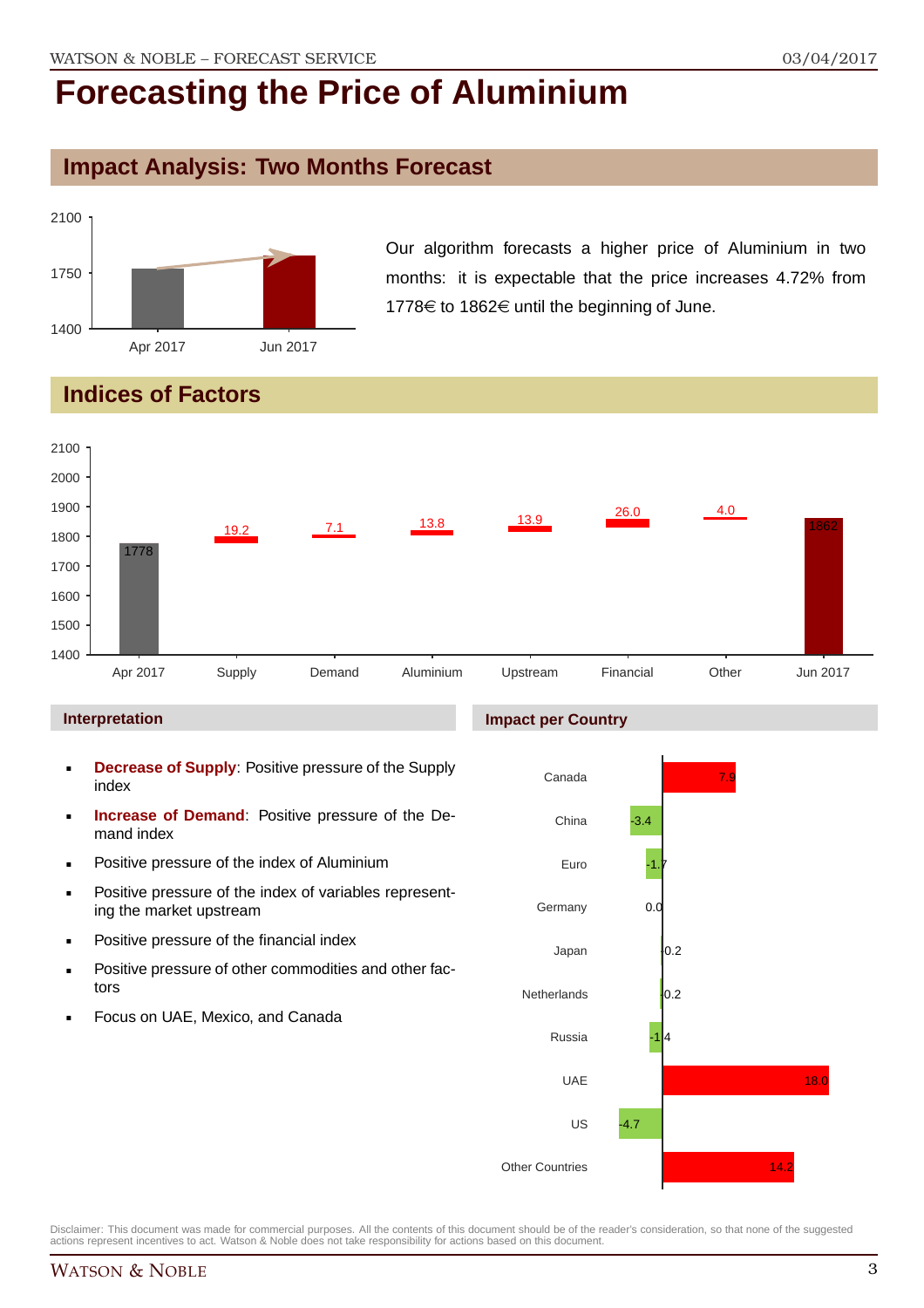### **Impact Analysis: Three Months Forecast**



Our algorithm forecasts a higher price of Aluminium in three months: it is expectable that the price increases 5.79% from 1778€ to 1881€ until the beginning of July.

## **Indices of Factors**



#### **Interpretation**

- **Decrease of Supply**: Positive pressure of the Supply index
- **Increase of Demand**: Positive pressure of the Demand index
- Slightly negative pressure of the index of Aluminium
- **Positive pressure of the index of variables represent**ing the market upstream
- **Considerably positive pressure of the financial index**
- Positive pressure of other commodities and other factors
- Focus on UAE, US, and India

#### **Impact per Country**

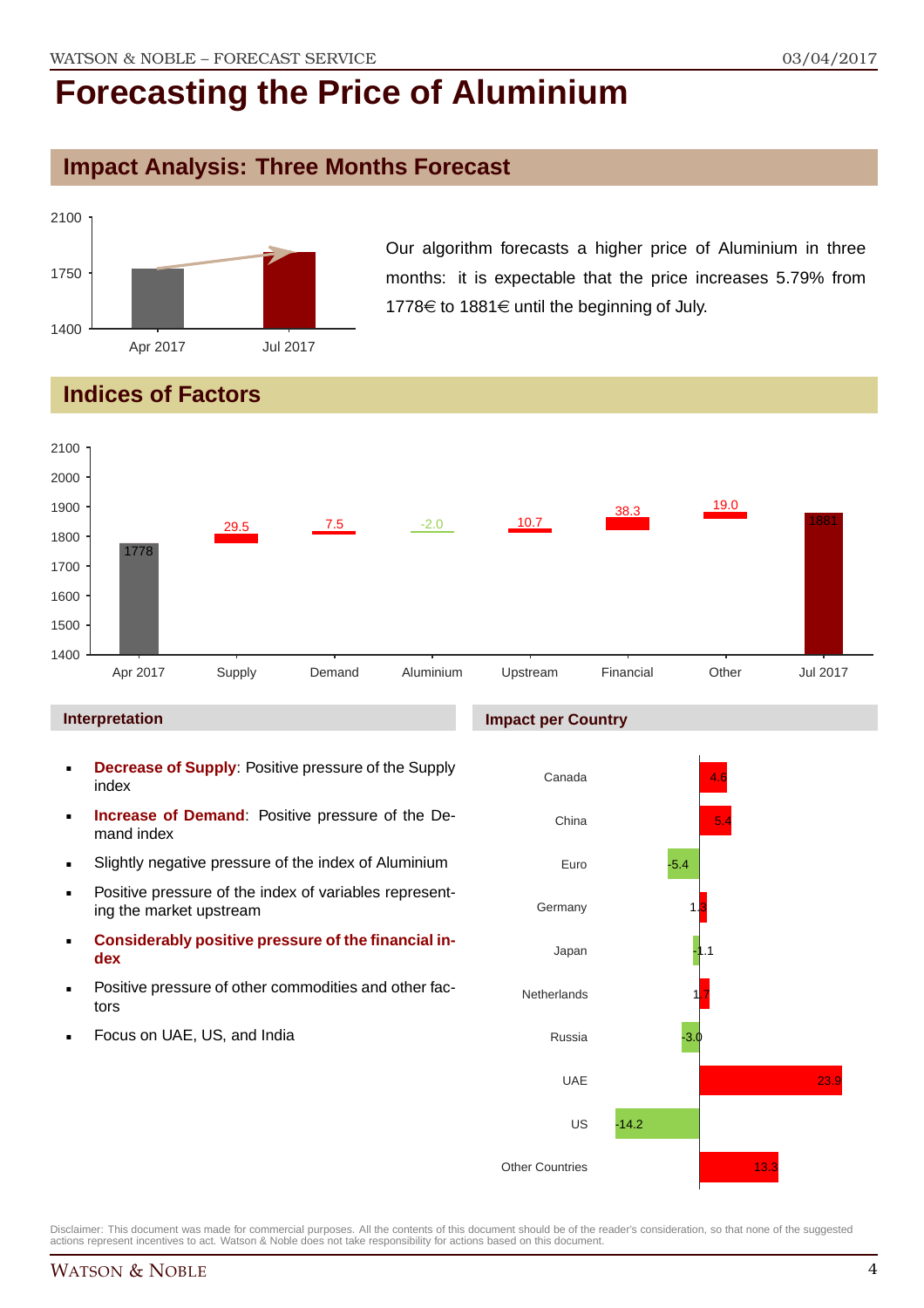### **Impact Analysis: Four Months Forecast**



Our algorithm forecasts a higher price of Aluminium in four months: it is expectable that the price increases 5.88% from 1778€ to 1883€ until the beginning of August.

### **Indices of Factors**



#### **Interpretation**

- **Considerable decrease of Supply**: Positive pressure of the Supply index
- **Decrease of Demand**: Negative pressure of the Demand index
- **Negative pressure of the index of Aluminium**
- **Positive pressure of the index of variables represent**ing the market upstream
- Positive pressure of the financial index
- **Positive pressure of other commodities and other fac**tors
- Focus on UAE, Euro, and India

#### **Impact per Country**

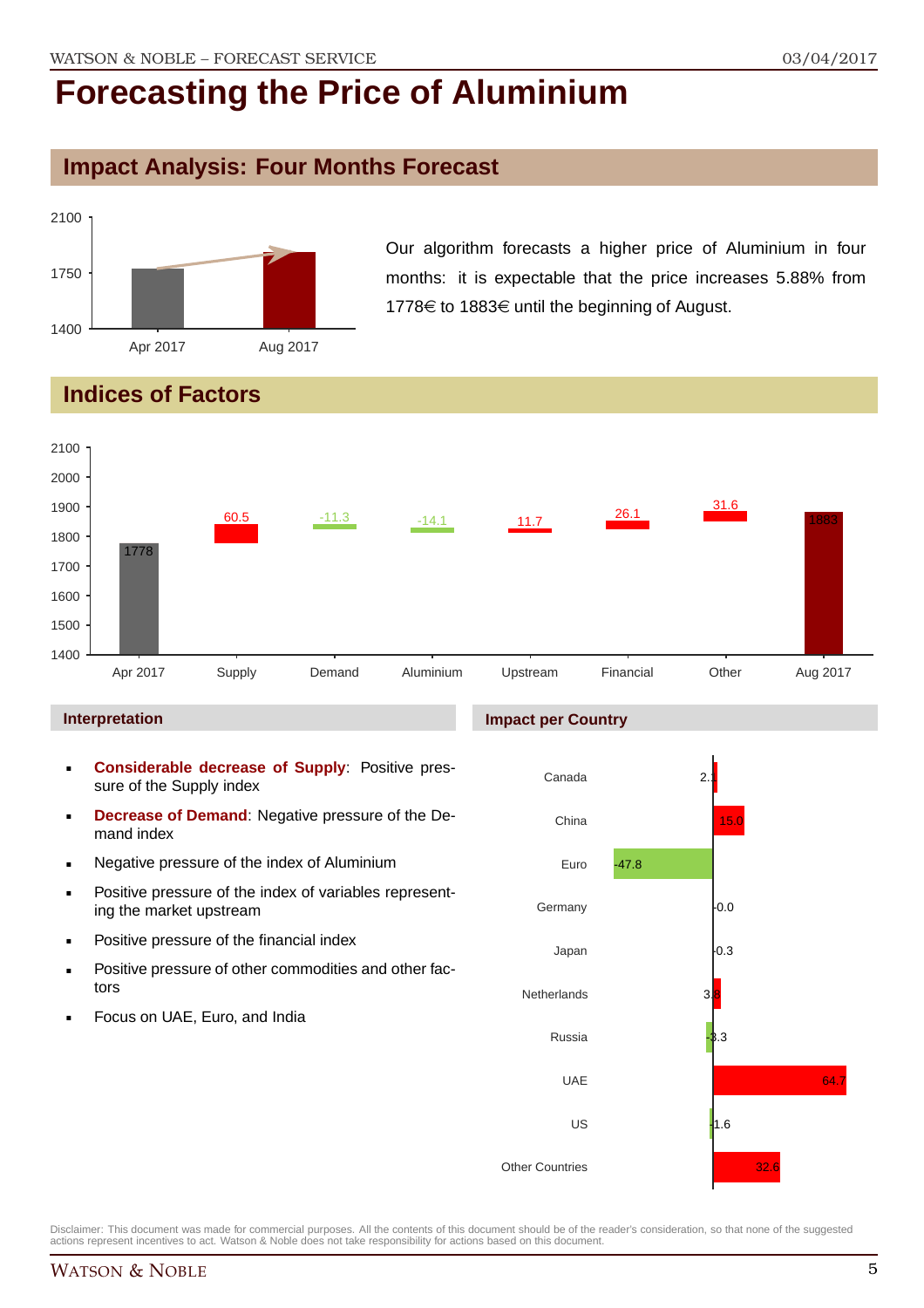#### **Impact Analysis: Five Months Forecast**



Our algorithm forecasts a lower price of Aluminium in five months: it is expectable that the price decreases 6.99% from 1778 $\epsilon$  to 1654 $\epsilon$  until the beginning of September.

### **Indices of Factors**



- Slight decrease of Supply: Positive pressure of the Supply index
- **Considerable decrease of Demand**: Negative pressure of the Demand index
- **Considerably negative pressure of the index of Aluminium**
- **Considerably negative pressure of the index of variables representing the market upstream**
- Positive pressure of the financial index
- Negative pressure of other commodities and other factors
- Focus on US, UAE, and Norway

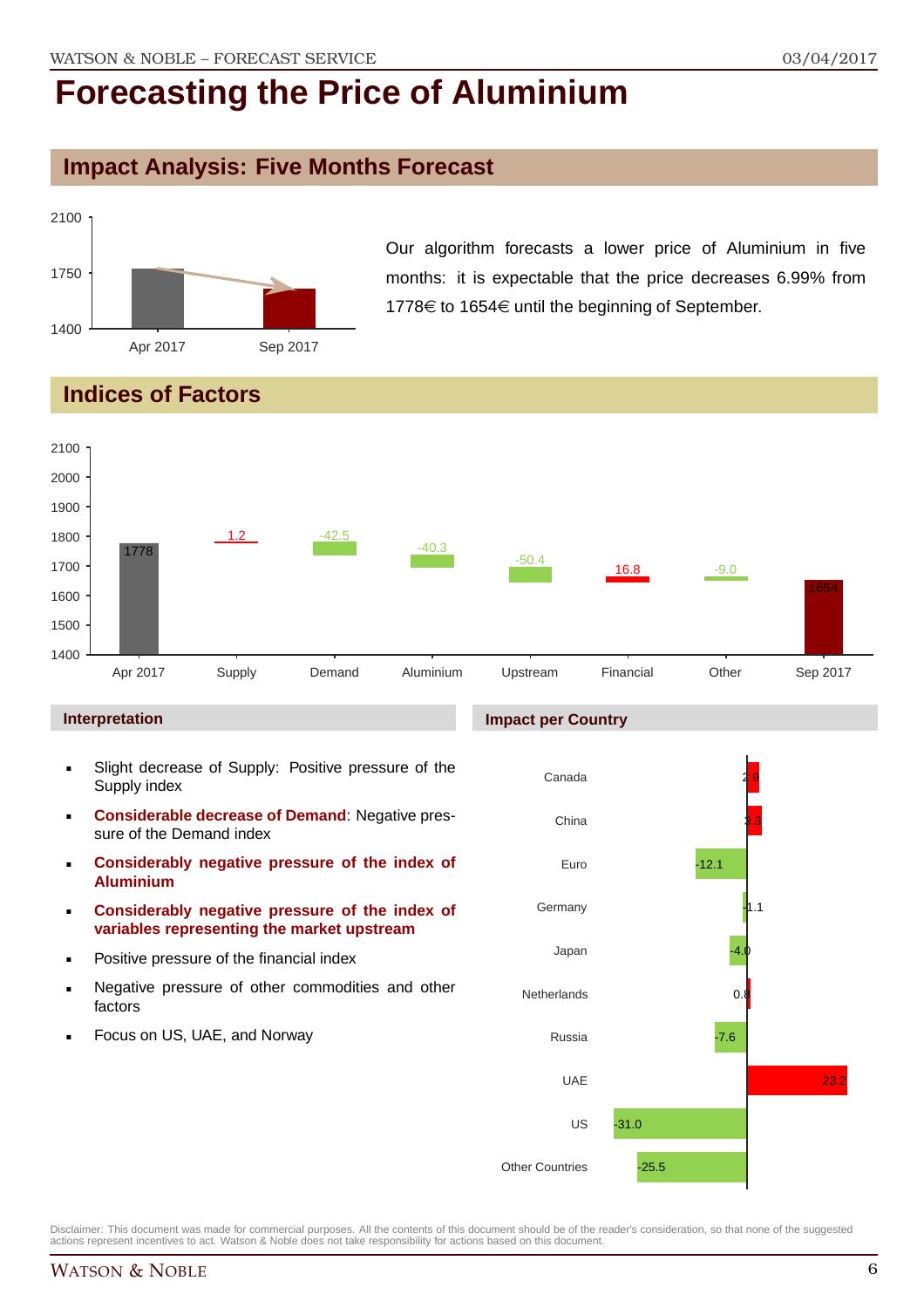### **Impact Analysis: Six Months Forecast**



Our algorithm forecasts a lower price of Aluminium in six months: it is expectable that the price decreases 10.80% from 1778 $\in$  to 1586€ until the beginning of October.

### **Indices of Factors**



#### **Interpretation**

- **Decrease of Supply**: Positive pressure of the Supply index
- **Considerable decrease of Demand**: Negative pressure of the Demand index
- **Considerably negative pressure of the index of Aluminium**
- **Considerably negative pressure of the index of variables representing the market upstream**
- Slightly positive pressure of the financial index
- **Considerably negative pressure of other commodities and other factors**
- Focus on UAE, Euro, and Italy

#### **Impact per Country**

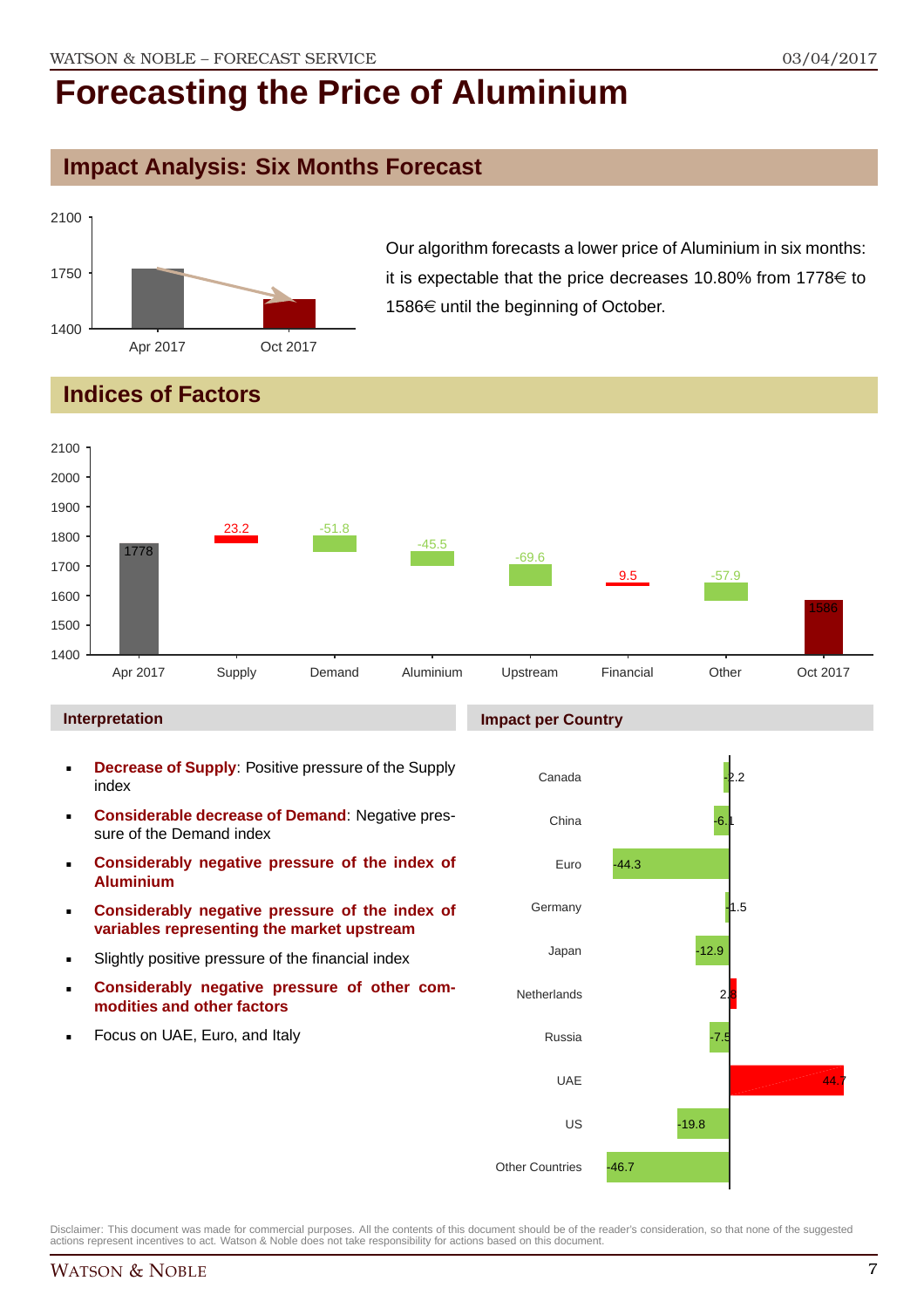### **APPENDIX – Technical Explanation of the Impact Analysis**

In this appendix, we explain the impact analysis of the factors that most contribute for our forecasts.

This Impact Analysis is conducted individually for **each time horizon**, allowing for a distinction between the indices of variables that contribute for our forecasts at short and medium run.

For each time horizon, our analysis has **two components**: first, we present the impact of variables grouped by **indices of factors**; second we present the impact of variables grouped by **indices of countries**.

#### **Indices of Factors**

**Indices of factors** are indices of the weighted contributions of the variables grouped in those factors.

**Supply Index**: composed of macroeconomic variables of the producing and exporting countries. It includes variables such as production, exchange rates, inflation, monetary policy, and wages. For example, an increase in wages implies higher production costs which should (in linear, general, and ceteris paribus terms) generate an incentive to increase prices;

**Demand index**: composed of macroeconomic variables of the consuming and importing countries. It includes variables such as production, exchange rates, inflation, monetary policy, and wages. For example, a decrease in a consumer confidence index should (in linear, general, and ceteris paribus terms) increase savings and decrease demand, leading to lower prices;

**Aluminium Index**: composed of variables related to Aluminium. It includes variables such as the price of Aluminium in different regions of the world and exports, imports, and producer prices of Aluminium in some countries. For example, an increase in the price of Aluminium in other region may imply an increase in the price of Aluminium in Europe due to arbitrage movements;

**Upstream index**: composed of variables related to Aluminium Ore and Coal. It includes variables such as the price and exports, imports, and producer prices of the inputs in some countries. For example, an increase in the price of Coal should (in linear, general, and ceteris paribus terms) generate an increase in the price of Aluminium;